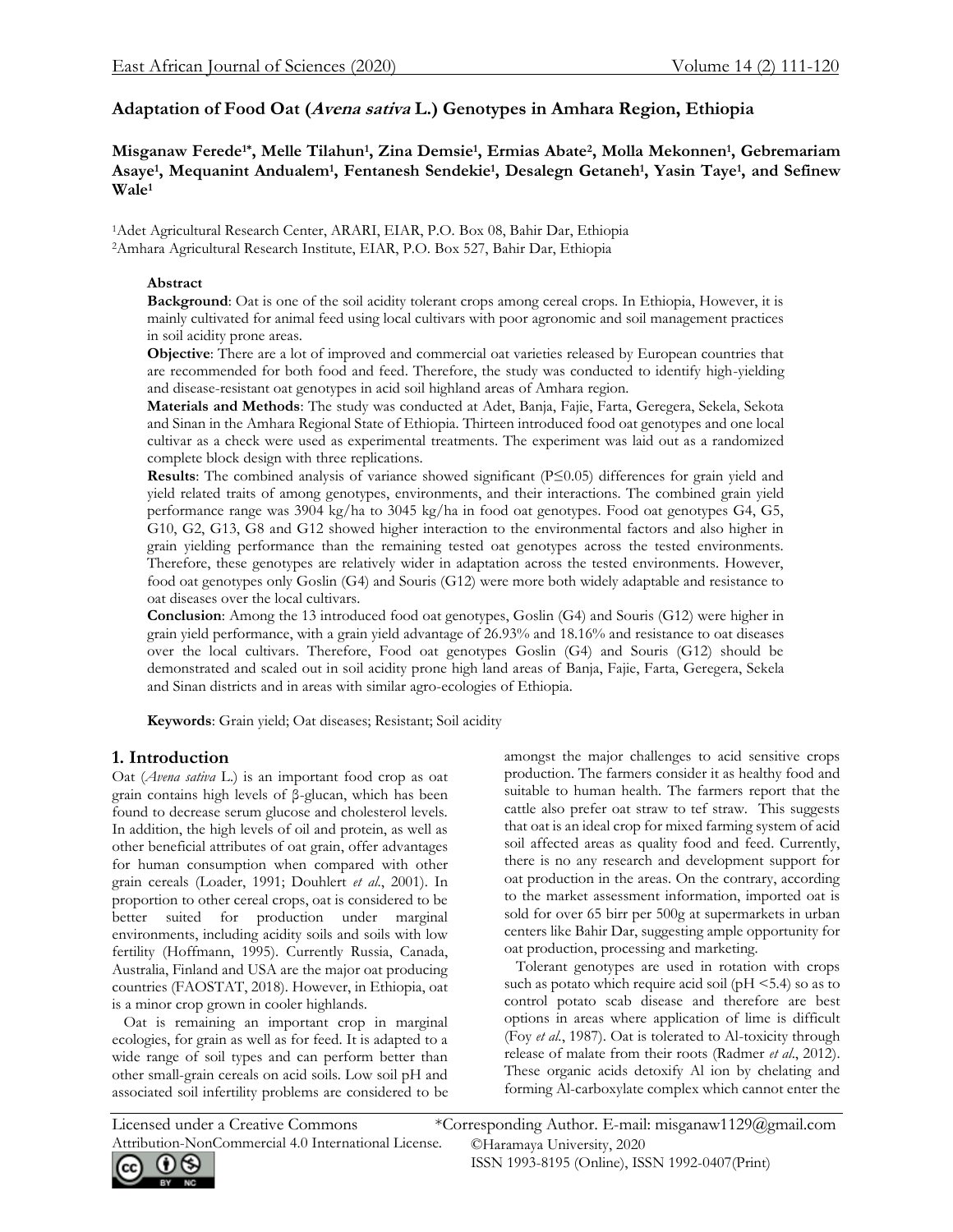root system (Kochian *et al*., 2005). Tolerance of oat to acid soil with high exchangeable Al is controlled by dominant genes that allow easy identification and selection of tolerant lines by using simple screening protocols (Nava *et al.,* 2006; Radmer *et al*., 2012).

 Major limitations constraining oat production and productivity in the acid soil prone highlands are poor quality and productivity of existing cultivars. On other hand, there are high grain yielding and disease resistant oat genotypes resistant to stress environments out of Ethiopia. Therefore, it was important to introduce and evaluate the high yielding and diseases resistant oat genotypes. The study was conducted with the objective of to identify high yielding and acidic soil tolerant oat genotypes with resistance to economically important disease in soil acidity prone highlands of Amhara region.

### **2. Materials and Methods**

#### **2.1. Description of Experimental Sites, Materials and Procedures**

The study was conducted at Adet and Farta (potential areas), Banja, Sinan, Sekela and Fajie (soil acidity prone highland areas), Sekota and Geregera (moisture deficit highland areas) in 2017 cropping season. The experimental environments are depicted in Tables 1 and 2, respectively.

Table 1. The description of agro ecological information of environments.

| Environment | Geographical location |                   |                                   |  |  |  |
|-------------|-----------------------|-------------------|-----------------------------------|--|--|--|
|             | Altitude (m.a.s.l.)   | Latitude          | Longitude                         |  |  |  |
| Adet        | 2238                  | $11^{\circ}16'$ N | 37°29'E                           |  |  |  |
| Farta       | 2706                  | 11°51'N           | $38^{\circ}01'E$                  |  |  |  |
| Sekela      | 2490                  | 10°51'N           | $37\textdegree 08$ <sup>E</sup>   |  |  |  |
| Banja       | 2560                  | 10°57'N           | 36°56'E                           |  |  |  |
| Sekota      | 2266                  | 12°38'N           | $39\textdegree 02'E$              |  |  |  |
| Sinan       | 2782                  | 10°32'N           | 37 <sup>o</sup> 43 <sup>'</sup> E |  |  |  |
| Fajie       | 2840                  | 09°41'N           | 39°32'E                           |  |  |  |
| Geregera    | 2865                  | $10^{\circ}68'$ N | 38°68'E                           |  |  |  |

*Note: Data organized from Ethiopia Metrological Agency (Bahirdar Branch) and GPS and m.a.s.l ₌ meters above sea level.*

| Table 2. Soil physio-chemical properties of the study areas. |  |
|--------------------------------------------------------------|--|
|--------------------------------------------------------------|--|

| Location | Soil physico-chemical data |             |        |        |       |       |                          |
|----------|----------------------------|-------------|--------|--------|-------|-------|--------------------------|
|          | PН                         | Ex. Acidity | Ex. Al | $\%OC$ | $\%N$ | P ppm | <b>CEC</b>               |
| Banja    | 5.29                       | 0.25        | ۰      | 3.01   | 0.25  | 23.75 | 28.91                    |
| Farta    | 5.41                       |             |        | 1.92   | 0.14  | 26.96 | 35.65                    |
| Sekela   | 5.30                       | 0.21        | 0.00   | 3.55   | 0.28  | 15.64 | 27.70                    |
| Sinan    | 5.3                        |             | 0.09   | l.60   |       | 10.90 | $\overline{\phantom{a}}$ |

*Note: Data on soil physical and chemical properties were sourced from soil analysis laboratory of Adet Agricultural Research Center.*

Thirteen introduced oat genotypes and one local cultivar as check were used as experimental treatments. The trail was laid out in randomized complete block design with three replications. Each genotype was planted on 6 rows with 2.5 m length. Spacing between rows, plots, and replications were 0.2 m, 0.4 m, and 1.5 m, respectively. The gross and net harvestable plot area were 2.5m x 1.2m and 2.5m by 0.8 m respectively. Seed,

Nitrogen+Phosphorus+Sulphur (NPS) and Urea fertilizers were used at rates of 100,100 and 50 kg ha<sup>-1</sup>, respectively. Planting was carried out from end of May to 2nd week of July in 2017 cropping season. All NPS and one third of urea was applied at planting while the remaining two third of urea was top dressed at tillering just after first weeding.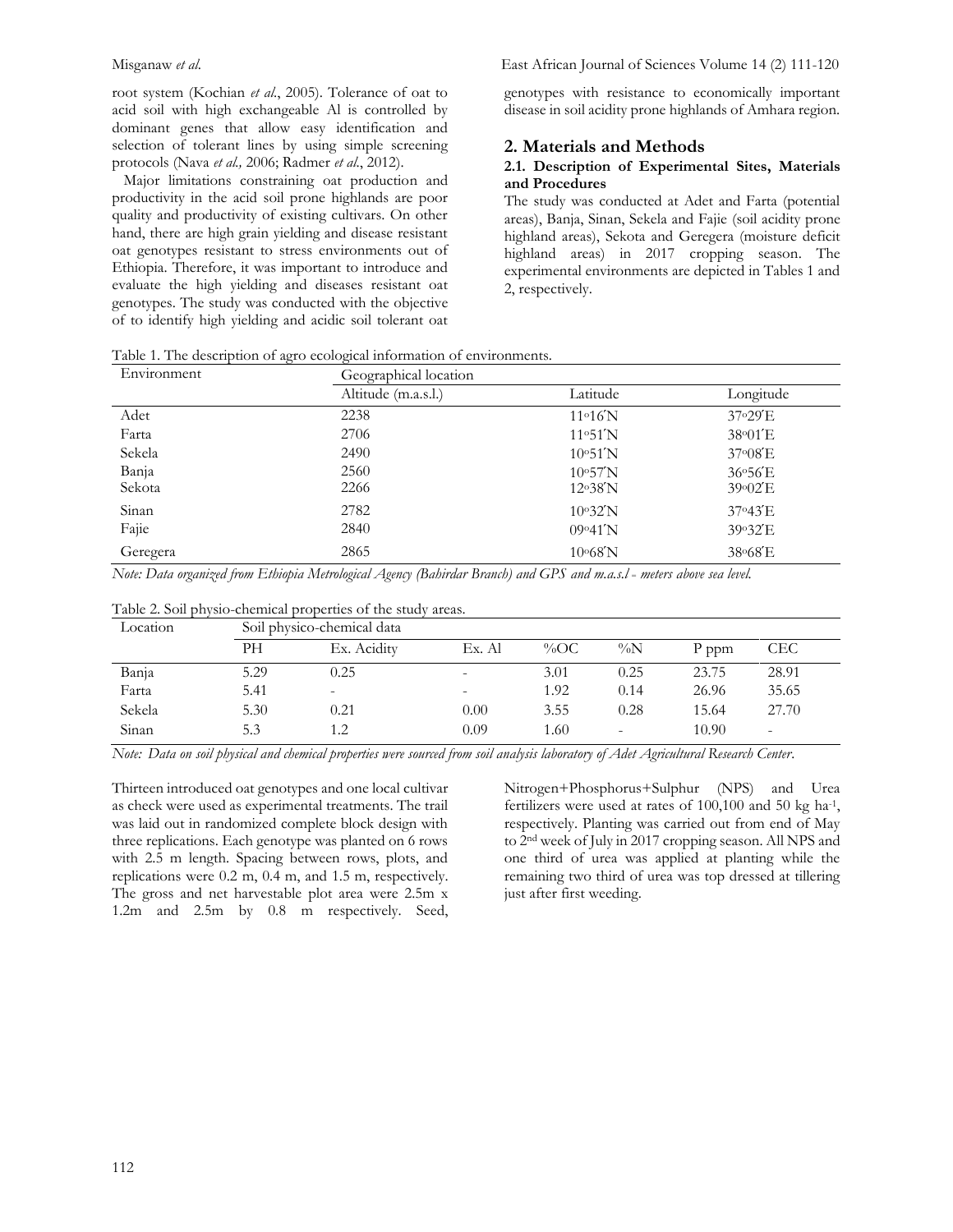|                             | Table 3. Pedigree, origin and growth habit food oat genotypes for the study.                     |                                 |              |
|-----------------------------|--------------------------------------------------------------------------------------------------|---------------------------------|--------------|
| Genotype                    | Pedigree                                                                                         | Origin                          | Growth habit |
| Chaps                       | Ogle (Brave/unnamed_336)X Unnamed_5458(IL75-<br>$5667/O$ gle)                                    | Illinois                        | Spring       |
| Florida501                  | Florad (Floriland Irradiated/Unknown) X<br>Unnamed_6485(unnamed_6484/Unnamed_6483) -             | Florida                         | Winter       |
| Gem (X6166-2)               | WI X6051 (MO 07468/unnamed_4882) X Ogle<br>(Brave/unnamed_336)                                   | Wisconsin                       | Spring       |
| Goslin                      | OA952-3(OA797-7/02540-3-7-2) X 06196(Pc48/OA952-3)                                               | Ottawa                          | Spring       |
| Horizon                     | Ck92Ab719/Horizon314                                                                             | Florida                         | Winter       |
| Kangaroo                    | Unnamed_15143(SV88123-104/WA84Q406) X<br>SV86153_101(unnamed_11891/Unknown)                      | Australia                       | Winter       |
| Noble-2                     | Noble(Tippecanoe/unnamed_10546) X<br>Noble(Tippecanoe/unnamed_10546)                             | Minnesota                       | Spring       |
| OA600-32                    | NA.                                                                                              | NA.                             | NA.          |
| OA602-4                     | NA                                                                                               | NA                              | NA.          |
| Pusa hybrid G               | Unknown                                                                                          | India                           | Unknown      |
| Souris(ND961161)            | ND90141(ND894904/ND852107) X<br>ND900118(MN78142/ND852158)                                       | North<br>Dakota                 | Spring       |
| TAM 0-397                   | re-selection from TAMO-386(TAMO-386/TAMO -386) X<br>reselection from TAMO-386(TAMO-386/TAMO-386) | Texas                           | Winter       |
| <b>UFRGS930605</b><br>Local | Unknown                                                                                          | Brazil<br>Ethiopian<br>cultivar | Winter       |

*NA = Not available.*

#### **2.2. Data Collection and Statistical Analyses**

Data were collected on days to physiological maturity, plant height, panicle length, number of seeds per spike, thousand seed weight, straw yield, grain yield and disease severity and reaction of the varieties. Data on days to physiological maturity was collected at 75% of the harvestable plot area become physiologically mature. The agronomic traits, namely, plant height, panicle length, and number of seeds per panicle data were collected from randomly selected 5 plants per plot whereas straw yield and grain yield data were collected on the harvestable plot area per plot across environments. Thousand seed weight was measured from the randomly taken thousand seed in each plot counted by electronic seed counter.

 The oat rust diseases severity scoring was done based on Cobb modified scoring method (Peterson *et al.,* 1948). The oat rust and scab diseases varietal reaction/response scoring was done based on Cobb modified scale (Stakman *et al.,* 1962). Oat leaf blotch was scored based on modified version of Saari and Prescott's scale of two digits scoring system (00-99: the 1st digit is appearance of disease on plant height whereas the 2nd digit represents the severity % of the disease) (Saari and Prescott, 1975). The data were analyzed using GenStat statistical software (17thedn). The AMMI analysis of variance summarizes most of the magnitude of genotype by environment interactions into one or a few interaction principal component axes (IPCA) (Crossa, 1990). Least significant difference (LSD) method  $(P \le 0.05)$  was used for mean separation among genotypes.

#### **3. Results and Discussion 3.1. Analysis of Variance of Grain Yield and Yield Related Traits of Food Oat Genotypes**

The combined analysis of variance of varieties, environments and their interactions showed the presence of significant (P≤0.05) difference among varieties for days to maturity, plant height, panicle length, and number of seeds per panicle, thousand seed weight, straw dry biomass and grain yield (Table 4). The higher variation due to the main effect of varieties on panicle length was 71.08 % followed by plant height  $(57.05 \%)$  and thousand seed weight  $(51.52 \%)$  and whereas the higher variation expressed by environment main effect on straw dry biomass was 87.83% followed by number of seeds per panicle (70.39%) and grain yield (69.04) in food oat genotypes. The findings of this study were in line with as Atefah and Sohbat (2012) reported in oat genotypes. In addition, the variation accounted by the interaction of genotypes by environments on thousand seed weight was (39.39%) followed by straw dry biomass and grain yield were 24.86 % and 24.54%, respectively. According to Atefah and Sohbat (2012) and Mushtag *et al.* (2013) report, higher variations on grain yield and number of seeds per panicle response was accounted by environment main effects where as higher variations on plant height and thousand seed weight was accounted by genotype main effects and higher variations scored on straw yield due to the interaction of genotypes by environments.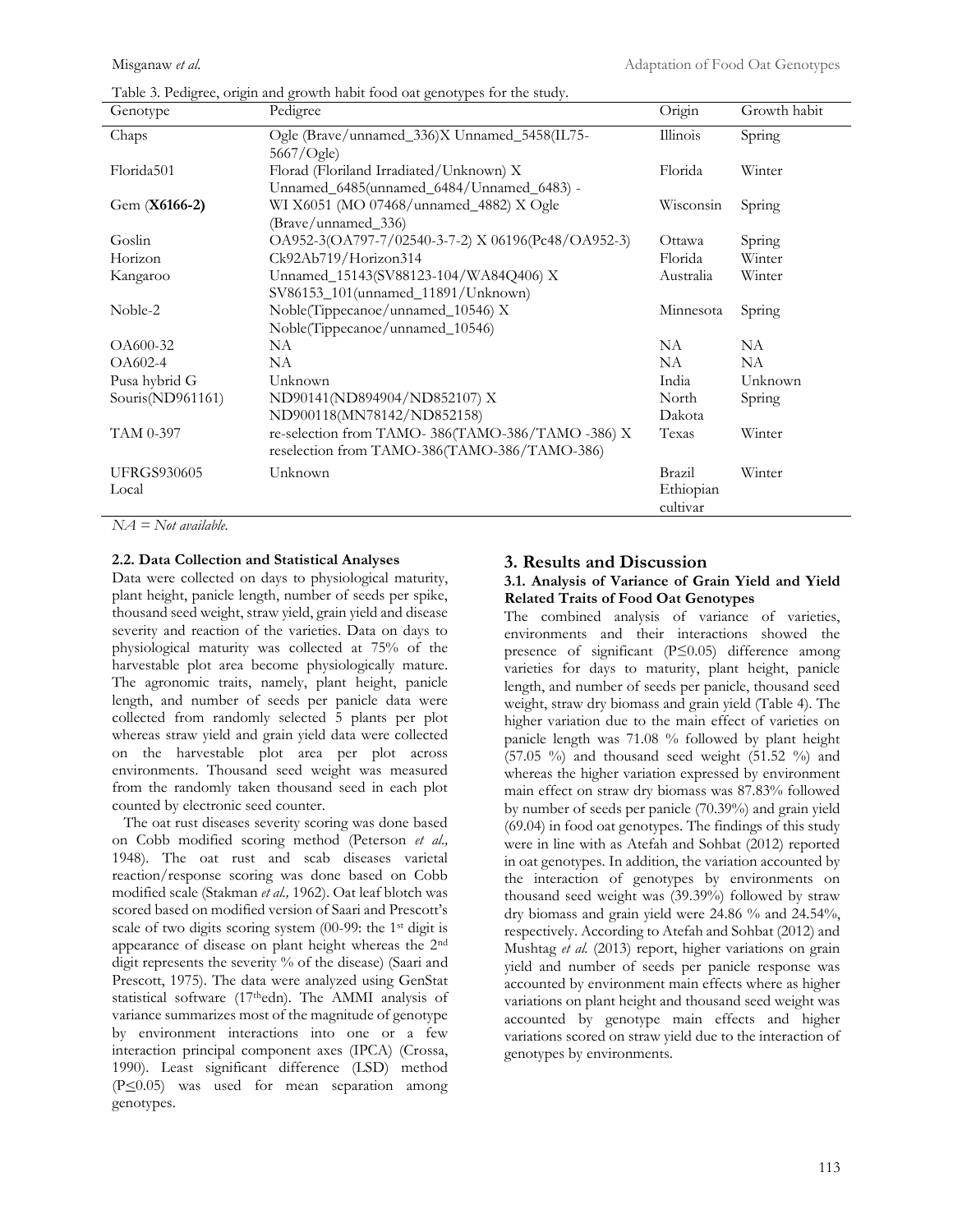| Gen    | Env    | G*E   | IPCA1    | IPCA <sub>2</sub> | Error | $%$ SS | $%$ SS | %SS    |
|--------|--------|-------|----------|-------------------|-------|--------|--------|--------|
| SS     | SS     | SS    |          |                   | SS    | Gen    | Env    | $G^*E$ |
| 16470  | 160641 | 7125  | 3894**   | 1297**            | 2760  | 8.94   | 87.19  | 3.87   |
| 108777 | 72261  | 9642  | $4649**$ | $2125**$          | 7992  | 57.05  | 37.89  | 5.06   |
| 4872   | 1026   | 956   | 454**    | $234$ ns          | 1629  | 71.08  | 14.97  | 13.95  |
| 20553  | 92299  | 18258 | 13289**  | $2718$ ns         | 13996 | 15.68  | 70.39  | 13.93  |
| 5724   | 1028   | 4359  | $3365**$ | $433*$            | 1814  | 51.52  | 9.25   | 39.23  |
| 18365  | 15546  | 11186 | $5605**$ | $51.34**$         | 8667  | 40.83  | 34.31  | 24.86  |
| 1436   | 15433  | 5485  | 1595**   | $144.3**$         | 3611  | 6.42   | 69.04  | 24.54  |
|        |        |       |          |                   |       |        |        |        |

Table 4. The AMMI analysis of variances accounted by genotypes, environments and their interaction of food oat varieties across environments.

*Note: DM = Days to physiological maturity; PH = plant height; PL = panicle length; NSPP = Number of seed per panicle; TSW = Thousand seed weight; SDM = Straw dry biomass; GY = Grain yield; \*\* = Significant at 0.01; Gen = Genotype; Env = Environments; Gen\*Env = Genotype by environment interactions; IPCA = Interaction principal component axis; DF = Degree of freedom; SS = Sum squares; VR = Variance ratio and F Pr = F-Probability.*

### **3.2. Performance of Grain Yield and Yield Related Traits of Food Oat Genotypes**

The performance of yield related traits of food oat genotypes are depicted in Table 5. The maturity time of food oat genotypes range was from 138.1 and 138.2 days for the genotypes Horizon and UFRGS930605, respectively and 164.2 days for the genotype kangaroo across environments. The plant height in oat genotypes varies 89.2 cm to 153.1 cm for the genotypes UFRGS930605 and OA602-4 respectively. The panicle length in oat genotypes varies 15.7 cm to 29.1 cm for UFRGS930605 and Chaps, respectively. The studies reported by Amanuel *et al. (*2019), Dawit and Mulusew (2017), Mushtag (2013), Yasemin (2012) and Nehvi *et al*.(2007) the analysis of variances showed significant differences in oat genotypes. Here, in the study, the

performance of yield related traits were varied in oat genotypes as per the tested materials, environments and their interactions.

 As showed in Table 6, analysis of variances of grain yield performance showed significant  $(P \le 0.05)$ differences for genotypes, environments and their interactions. The combined grain yield performance range was 3904 to 3045 kg ha<sup>-1</sup> in food oat genotypes. As Amanuel *et al.* (2019), Zeki *et al*. (2018), Dawit and Muluse (2017), Atefah and Sohbat (2012) and Yasemin (2012) and Nehvi *et al.* (2007) studies the grain yield performance was different in the oat genotypes across environments. As a result, the performance of grain yield and yield related traits of oat genotypes were significantly affected by the main genetic, environmental and interaction of genotype by environment effects.

| Table 5. The phenological and agronomic traits response of food oat genotypes across environments. |  |  |
|----------------------------------------------------------------------------------------------------|--|--|

| Genotype          | Trait |            |           |             |        |                              |
|-------------------|-------|------------|-----------|-------------|--------|------------------------------|
|                   | DМ    | $PH$ (cm)  | $PL$ (cm) | <b>NSPP</b> | TSW(g) | $SDM$ (kg ha <sup>-1</sup> ) |
| Chaps(G1)         | 155.9 | 129.4      | 29.1      | 76.9        | 34.1   | 6620                         |
| Florida501(G2)    | 148.7 | 120.4      | 21.0      | 57.6        | 37.9   | 4900                         |
| Gem(G3)           | 156.8 | 122.0      | 18.7      | 58.4        | 35.5   | 6210                         |
| Goslin(G4)        | 150.3 | 127.5      | 23.3      | 79.9        | 38.7   | 5690                         |
| Horizon(G5)       | 138.1 | 103.1      | 20.6      | 58.0        | 32.2   | 3170                         |
| Kangaroo(G6)      | 164.2 | 126.9      | 23.0      | 51.8        | 40.2   | 4670                         |
| Local(G7)         | 156.9 | 146.7      | 27.8      | 78.4        | 33.5   | 5870                         |
| Noble- $2(G8)$    | 150.1 | 137.9      | 25.0      | 74.0        | 40.9   | 5190                         |
| $OA600-32(G9)$    | 153.4 | 149.6      | 27.7      | 76.5        | 39.4   | 6570                         |
| $OA602-4(G10)$    | 155.2 | 153.1      | 28.1      | 66.3        | 43.6   | 5300                         |
| PusaHybridG (G11) | 147.0 | 117.9      | 20.5      | 60.1        | 29.6   | 4560                         |
| Souris $(G12)$    | 150.0 | 115.4      | 23.5      | 75.0        | 33.3   | 5250                         |
| TAM 0-397(G13)    | 145.7 | 103.8      | 23.7      | 55.1        | 36.3   | 4210                         |
| UFRGS930605(G14)  | 138.2 | 89.2       | 15.7      | 60.1        | 29.5   | 2810                         |
| Mean              | 150.8 | 124.5      | 23.4      | 66.3        | 36.0   | 5070                         |
| $CV(\%)$          | 2.6   | 5.8        | 12.7      | 20.2        | 8.7    | 22.3                         |
| $LSD(5\%)$        | 6.2   | 11.6       | 4.8       | 21.8        | 5.1    | 1840                         |
| Gen               | $**$  | $\ast\ast$ | $**$      | $\ast\ast$  | $**$   | $\ast\ast$                   |
| Env               | $**$  | $**$       | $**$      | $**$        | $**$   | $\ast\ast$                   |
| Gen*Env           | $**$  | $\ast$     | $**$      | $**$        | $**$   | $**$                         |

*Note: DM = Days to physiological maturity; PH = Plant height; PL = Panicle length; NSPP = Number of seed per panicle; TSW = Thousand seed weight; SDM = Straw dry biomass; \*\* = Significant at 0.01; Gen = Genotype; Env = Environments and Gen\*Env = Genotype by environment interactions.*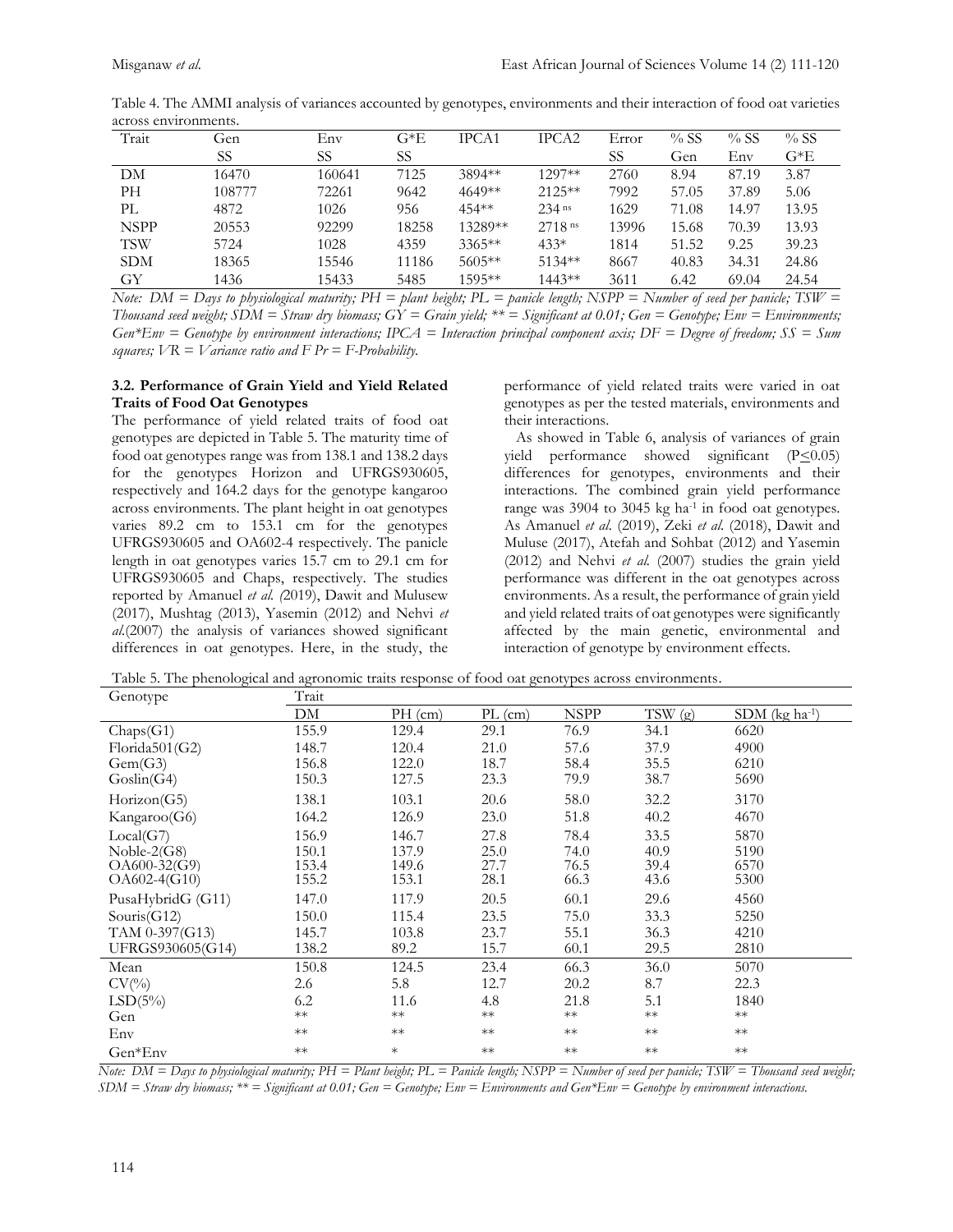| $\mu$<br>Genotype  | Environment         | performance of the food out genotypes across environments. | Mean grain                       | Yield advantage      |                |                    |                    |                     |                   |                   |
|--------------------|---------------------|------------------------------------------------------------|----------------------------------|----------------------|----------------|--------------------|--------------------|---------------------|-------------------|-------------------|
|                    | Adet                | Farta                                                      | Sekela                           | Banja                | Sekota         | Sinan              | Fajie              | Geregera            | yield             | over local (%)    |
| Chaps              | 5101 <sup>a</sup>   | 4935ab                                                     | 4012abcd                         | 2583abcd             | 3665abc        | 2551 <sup>d</sup>  | 3132cd             | $2510$ abc          | 3565abcd          | 17.08             |
| Florida501         | 4682ab              | 4082 <sub>bcd</sub>                                        | 3386def                          | 2644abcd             | $3684$ abc     | 4037a              | 4806a              | 2877a               | 3768ab            | 23.74             |
| Gem                | 3625 <sup>cd</sup>  | $4066$ <sub>bcd</sub>                                      | $3115$ <sup><math>f</math></sup> | $2660$ abcd          | $3103$ cdef    | 2853cd             | 3551bcd            | 2275 <sup>bc</sup>  | 3155de            | 3.61              |
| Goslin             | 4142bcd             | $5075^{\circ}$                                             | $4064$ <sub>abcd</sub>           | 3026a                | $4134^{ab}$    | 4180a              | 3717bcd            | $2655^{ab}$         | $3865^{\circ}$    | 26.93             |
| Horizon            | $4413^{ab}$         | 3929cd                                                     | $4198$ abc                       | $2900$ <sup>ab</sup> | $4235^{\circ}$ | 3815 <sup>ab</sup> | $4913^a$           | 2831 <sup>a</sup>   | 3904 <sup>a</sup> | 28.21             |
| kangaroo           | 2906e               | 4232abcd                                                   | 4487ab                           | $2677$ abcd          | $2895$ cdef    | $3011$ bcd         | 3465bcd            | 2757ab              | 3307bcde          | 8.60              |
| Local              | 4095 <sup>bcd</sup> | $3664$ <sup>d</sup>                                        | $3780$ bcdef                     | 2420 <sub>bcd</sub>  | $2795$ def     | 3717abc            | 1401 <sup>e</sup>  | 2537abc             | 3045e             | $\qquad \qquad -$ |
| Noble-2            | 4191 <sup>bc</sup>  | 4409abcd                                                   | 4555a                            | $2612$ abcd          | 3318cdef       | 3956 <sup>a</sup>  | 4167 <sup>ab</sup> | 2774a               | 3748ab            | 23.09             |
| OA600-32           | 4975 <sup>a</sup>   | 4216abcd                                                   | 3201 <sup>ef</sup>               | 2162 <sup>d</sup>    | 2527f          | 3531abc            | 2879d              | 2545abc             | 3255cde           | 6.90              |
| OA602-4            | 4263 <sup>bc</sup>  | $4664$ <sub>abc</sub>                                      | 3756bcdef                        | $2991$ <sup>ab</sup> | 3372bcde       | $4162^{\rm a}$     | 3070 <sup>d</sup>  | $2902^{\mathrm{a}}$ | 3647abc           | 19.77             |
| Push hybrid-G      | 4245 <sup>bc</sup>  | 3579 <sup>d</sup>                                          | $4032$ abcde                     | 2206 <sup>cd</sup>   | 2737ef         | 4228 <sup>a</sup>  | $4115$ abc         | 2061c               | 3401bcde          | 11.69             |
| Souris             | 4053 <sub>bcd</sub> | 3907 <sup>cd</sup>                                         | $4403$ <sup>ab</sup>             | 2841 <sup>ab</sup>   | 3290cdef       | $4011^a$           | 3656bcd            | $2615^{ab}$         | 3598abcd          | 18.16             |
| TAM 0-397          | 4079bcd             | $4196$ abcd                                                | 3503cdef                         | 2757abc              | 3567abcd       | 3768ab             | 3376bcd            | 2975a               | 3528abcde         | 15.86             |
| <b>UFRGS930605</b> | 3473de              | 4208abcd                                                   | 3892abcde                        | $2671$ abcd          | 2693ef         | 3361abcd           | 4362ab             | 2912a               | 3447bcde          | 13.20             |
| Mean               | 4160                | 4230                                                       | 3880                             | 2650                 | 3290           | 3660               | 3620               | 2660                | 3520              |                   |
| $CV(\%)$           | 10.1                | 12.9                                                       | 11.8                             | 12.9                 | 14.3           | 14.4               | 16.4               | 11.1                | 13.6              |                   |
| $LSD(5\%)$         | 710                 | 912                                                        | 770                              | 579                  | 796            | 884                | 994                | 497                 | 769               |                   |

Table 6. The grain yield (kg ha-1 ) performance of the food oat genotypes across environments.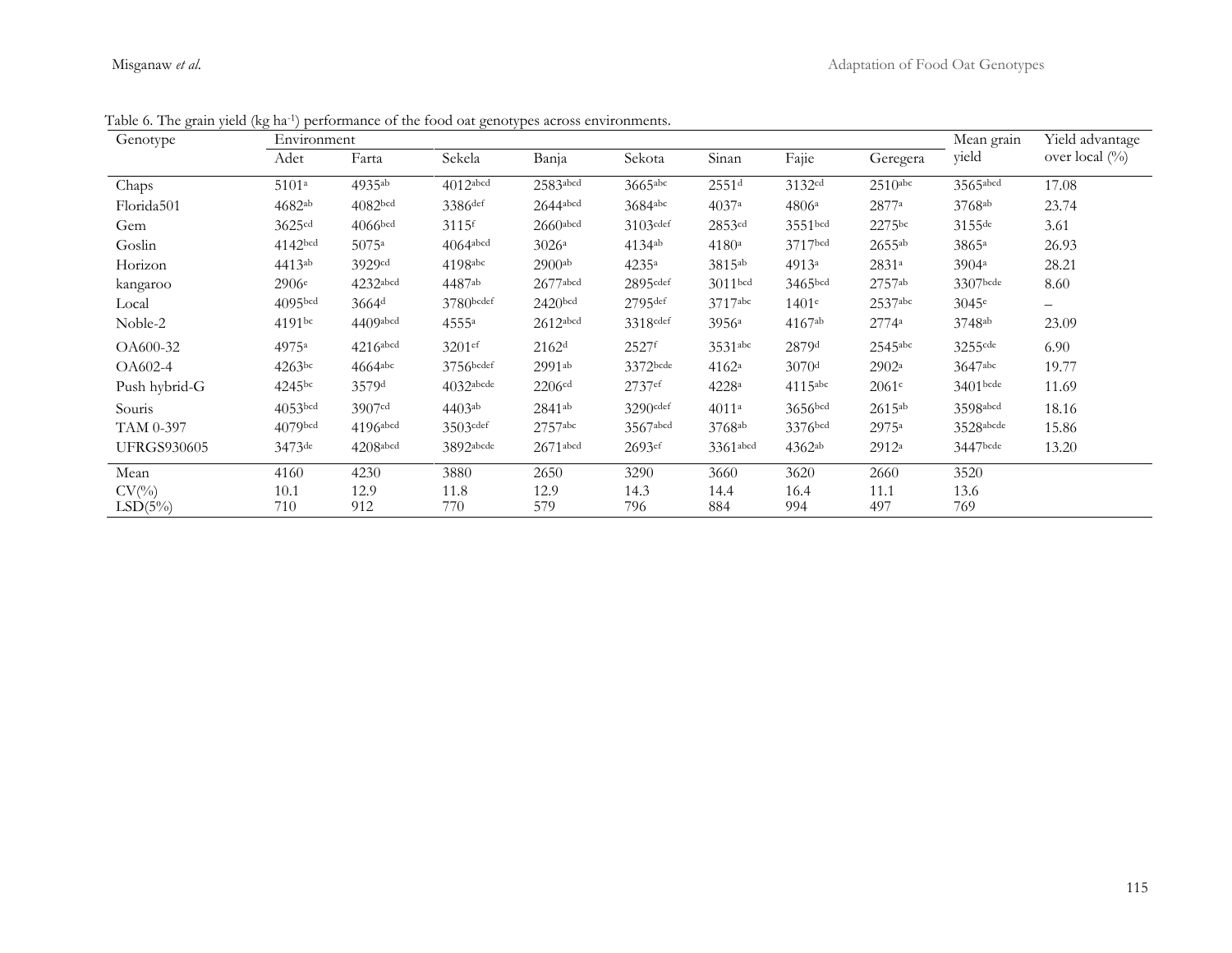#### **3.3. AMMI and GGE Biplot Analysis of Grain Yield of Oat Genotypes**

The oat genotypes Gem (G3), Local (G7), Pusa Hybrid G (G11) and OA602-4 (G10) of the grain yield performance were weakly influenced by environmental factors (lower interaction effects). The genotypes Kangaroo (G6), OA600-32 (G),Chaps (G1), Florida501  $(G2)$ , Goslin  $(G4)$ , Horizon  $(G5)$ , Noble-2  $(G8)$ , Souris (G12), TAM 0-397 (13) and UFRGS930605 (G14) of gain yield performance were strongly affected by environmental factors(higher interaction effects) as showed in Figure 1. However, the genotypes were less sensitive to environmental factors may not be higher in grain yield response. As Crossa (1990), Zobel *et al.* (1988) and Voltas (2002) reported that genotypes near the origin/center of the biplot are not sensitive to environmental interaction, whereas genotypes distant from the origin of the biplot are sensitive and have large interaction effects. In addition, according to Yan *et al*. (2000) ideal genotypes are those having large PC1 scores (wider in adaptable) and small absolute PC2 scores (high stability). In figure 1, the environments Adet and Fajie followed by Sekela were discriminated the genotypes grain yield performance than Farta, Banja, Sekota, Sinan and Geregera. As Akter *et al*. (2014) report environments with short spokes exert small interactive forces, whereas environments with long spokes exert strong interaction on the performance of oat genotypes.

 Among oat genotypes, Goslin (G4) was ideal which was nearest to the concentric circle of the biplot. In addition to G4, the genotypes G10, G5, G13, G8, G2, G1, G12 and G14 which were more adaptable and stable across the tested environments. While the genotypes G11, G9, G7, G3 and G6 were far from the concentric circle of biplot compared to the ideal genotype Goslin (Figure 2). The genotypes closest to the ideal genotype drawn on the center of concentric and/or average environmental coordinate (AEC) are highest yielder (Zerihun, 2011 and Yan *et al*., 2002).

 In the consideration of AMMI and GGE biplot analysis of oat genotype based on the grain yield performance, Genotypes G4, G5, G10, G2, G13, G8 and G12 showed higher interaction to the environmental factors and also higher in grain yielding than the remaining tested oat genotypes across the tested environments. Therefore, these genotypes are relatively wider in adaption across the tested environments.



Figure 1. Graphics of AMMI biplot of grain yield of oat genotypes using symmetrical scaling of both genotypes and environments (E1=Adet,E2 = Farta, E3 = Sekela, E4 = Banja, E5 = Sekota, E6 = Sinan, E7 = Fajie, E8 = Geregera, G1  $=$  Chaps, G2 = Florida501, G3 = Gem, G4 = Goslin, G5 = Horizon, G6 = Kangaroo, G7 = Local, G8 = Noble-2, G9 = OA600-32, G10 = OA602-4, G11 = Pusa Hybrid G, G12 = Souris, G13 = TAM 0-397, G14 = UFRGS930605, IPCA  $=$  Interaction principal component axis and AGY  $=$  Adjusted grain yield).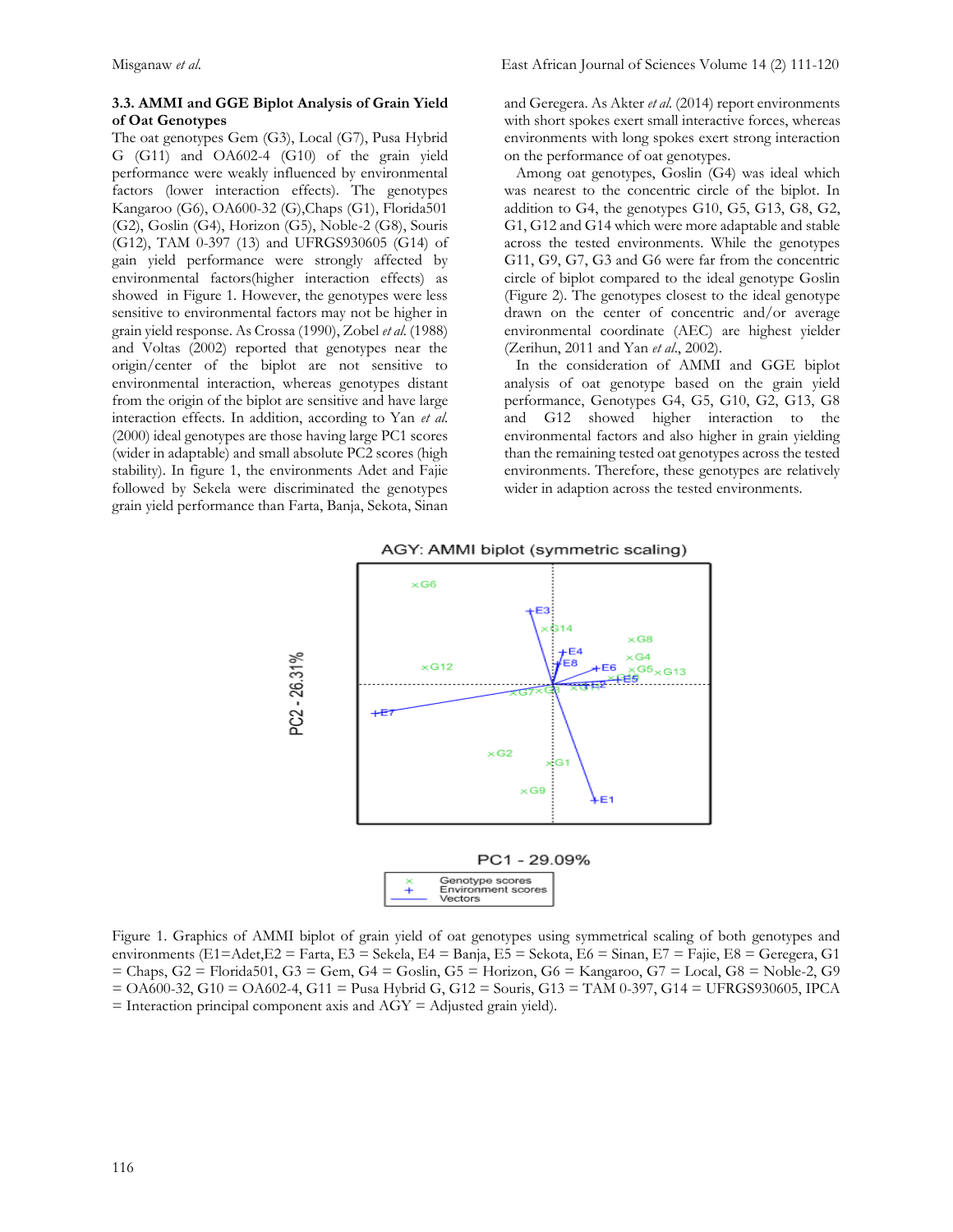

Figure 2. Graphics of GGE biplot of grain yield of oat genotypes using comparison biplot, genotype method and scaling (E1 = Adet, E2 = Farta, E3 = Sekela, E4 = Banja, E5 = Sekota, E6 = Sinan, E7 = Faji, E8 = Geregera, G1 = Chaps, G2 = Florida501, G3 = Gem, G4 = Goslin, G5 = Horizon, G6 = Kangaroo, G7 = Local, G8 = Noble-2, G9 = OA600-32, G10 = OA602-4, G11= Pusa Hybrid G, G12 = Souris, G13 = TAM 0-397, G14 = UFRGS930605, PC = Principal component and AEC = Average environmental coordinate).

#### **3.3. Disease Severity and Reaction of Food Oat Genotypes**

The food oat diseases such as scald, net blotch and rust (stem and crown) were recorded according to Cob modified scoring method. The oat genotypic responses were resistant to scald and net blotch except Horizon (84) which is categorized under moderately resistant. The response of the genotypes to stem and crown rusts were varied in severity scores (0-90%) and their reaction. Among 14 tested oat genotypes G3, G4, G9, G10, G12, G13 and G14 were resistant to stem rust whereas G6 was moderately resistant and genotypesG1, G2, G5, G7, G8, and G11 were susceptible to stem rust. On the other hand, genotypes G1, G2, G3, G4, G5, G6, G8, G12 and G14 were resistant to crown rust while genotypes G7, G9, G10, G11 and G13 were susceptible to crown rust (Table 7). The studies illustrated that oat rusts, blotch and scald could cause economical yield losses when the oat genotypes are susceptible to oat diseases (Paul, 2019 and Bowen *et al*., 2016).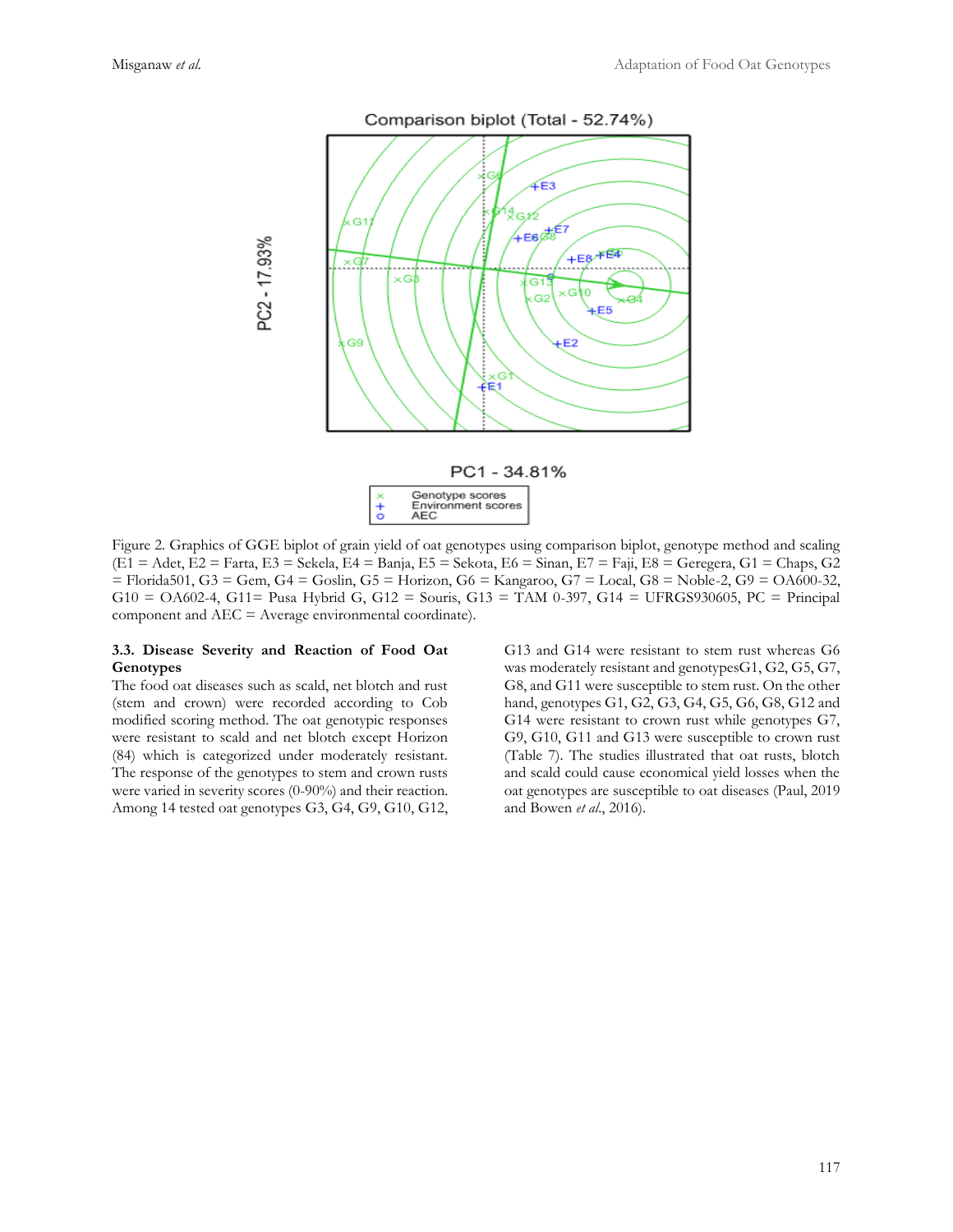|  | Table 7. Diseases severity and reactions of food oat genotypes. |
|--|-----------------------------------------------------------------|
|--|-----------------------------------------------------------------|

| Genotype           | Disease severity and reaction |                      |            |      |  |  |  |  |  |
|--------------------|-------------------------------|----------------------|------------|------|--|--|--|--|--|
|                    | Scald $(1-5)$                 | Net blotch $(00-99)$ | <b>CR</b>  | SR   |  |  |  |  |  |
| Chaps(G1)          |                               | R                    | R          | 60S  |  |  |  |  |  |
| Florida501(G2)     |                               | R                    | R          | 90S  |  |  |  |  |  |
| Gem(G3)            |                               | R                    | R          | TrR  |  |  |  |  |  |
| Goslin(G4)         |                               | 82                   | R          | R    |  |  |  |  |  |
| Horizon(G5)        |                               | 84                   | R          | R    |  |  |  |  |  |
| Kangaroo(G6)       |                               | R                    | R          | 10MR |  |  |  |  |  |
| Local(G7)          |                               | R                    | <b>85S</b> | 80S  |  |  |  |  |  |
| Noble- $2(G8)$     |                               | R                    | R          | 60S  |  |  |  |  |  |
| OA600-32(G9)       |                               | R                    | 20MR       | TrR  |  |  |  |  |  |
| OA602-4(G10)       |                               | 31                   | <b>85S</b> | R    |  |  |  |  |  |
| PusaHybrid G (G11) |                               | R                    | 80S        | 80S  |  |  |  |  |  |
| Souris $(G12)$     |                               | R                    | TrR        | R    |  |  |  |  |  |
| TAM 0-397(G13)     |                               | R                    | 40MS       | TrR  |  |  |  |  |  |
| UFRGS930605(G14)   |                               | R                    | R          | R    |  |  |  |  |  |

*Note: LR = Stem rust; CR = Crown rust; TrR = Trace and Resistant; MS = Moderately susceptible; MR = Moderately resistant; R = Resistant and S = Susceptible.*

# **4. Conclusion**

The analysis of variance showed significant  $(P \le 0.05)$ differences for grain yield and yield related traits in genotypes, environments and their interactions. The performance of grain yield and yield related traits of food oat genotypes were significantly affected by the main genetic, environmental and genotype by environment interaction effects. The source of variation for grain yield in food oat genotypes accounted by environments, genotype by environment interactions and genotypes were accounts 69.04%, 24.54% and 6.42%, respectively. Among 13 introduced food oat genotypes, Goslin and Souris were wider in adaptation, higher in grain yield and resistant to crown and stem rust which showed 26.93% and 18.16% grain yield advantage over local variety across tested environments. In the study the genotypes Horizon, Florida501, OA602-4 and Naval-2 showed no significant difference with Souris in grain yield performance, however susceptible to crown and stem rusts. Therefore, oat genotypes Goslin and Souris should be demonstrated and scaled out in soil acidity problem areas of Banja, Fajie, Farta, Geregera, Sekela and Sinan districts and in areas with similar agroecologies of Ethiopia.

# **5. Acknowledgements**

The authors acknowledge Adet Agricultural Research Center, Amhara Agricultural Research Institute and Dr. Higgns project based in Ethiopian Sustainable Food Project for the financial aid as well as technical support. The acknowledgment is also extended to all who actively participated in the research work from the beginning to the end.

# **6. References**

Akter, A., Hassen, J.M., Kulsum, U.M., Islam, M.R., Hossain, K. and Rahman, M.M. 2014. AMMI biplot analysis for stability of grain yield in hybrid rice (*Oryza sativa* L.). *Journal of Rice Research*, 2(2): 1– 4.

- Amanuel Wada, Kassa Shawle and Deribe Gemiyo**.** 2019. Biomass yield and nutritional quality of different oat genotypes (*Avena sativa*) grown under irrigation condition in Sodo Zuriya District, Wolaita Zone, *Ethiopia. Agricultural Research and Technology*, 20(4): 197–204.
- Atefah Zaheri and Sohbat Bahraminejad. 2012. Assessment of drought tolerance in oat (Avenasativa) genotypes. *Annals of Biological Research*, 3 (5): 2194–2201.
- Bowen, K.L., Hagen, A.K., Pegues, M. and Jones, J. 2016. Yield losses due to crown rust in winter oat in Alabama. *Plant Health Research*, 17(2): 95–100.
- Butler-Stoney, T.R. and Valentine, J. 1991. Exploitation of the genetic potential of oats for use in feed and human nutrition. Home-Grown Cereals Authority, London, UK. Pp. 45–56.
- Crossa, J. 1990. Statistical analysis of multi-location trials. *Advances in Agronomy*, 44: 55–85.
- Dawit Abate and Mulusew Fikere. 2017. Performance of fodder oat (*Avena sativa* L.) genotypes for yield and yield attributes in the Highland of Bale. *Journal of Biology, Agriculture and Healthcare*, 7(19): 29–33.
- Doehlert, D.C., McMullen M.S. and Hammond J.J. 2001. Genotypic and environmental effects on grain yield and quality of oat grown in North Dakota. *Crop Science*, 41: 1066–1072.
- FAOSTAT. 2018. FAOSTAT-Crops/GHDx. [www.fao.org/faostat/en/#data/QC.](http://www.fao.org/faostat/en/#data/QC) Accessed on October, 2019).
- Foy, C.D. and Murray, J.J. 1998. Developing aluminiumtolerant strains of tall fescue for acid soils. *Journal of Plant Nutrition,* 21(13): 1–25.
- Hoffmann, L.A. 1995. World production and use of oats. Pp. 34–61. *In*: Welch, R.W. (ed.). *The Oat*